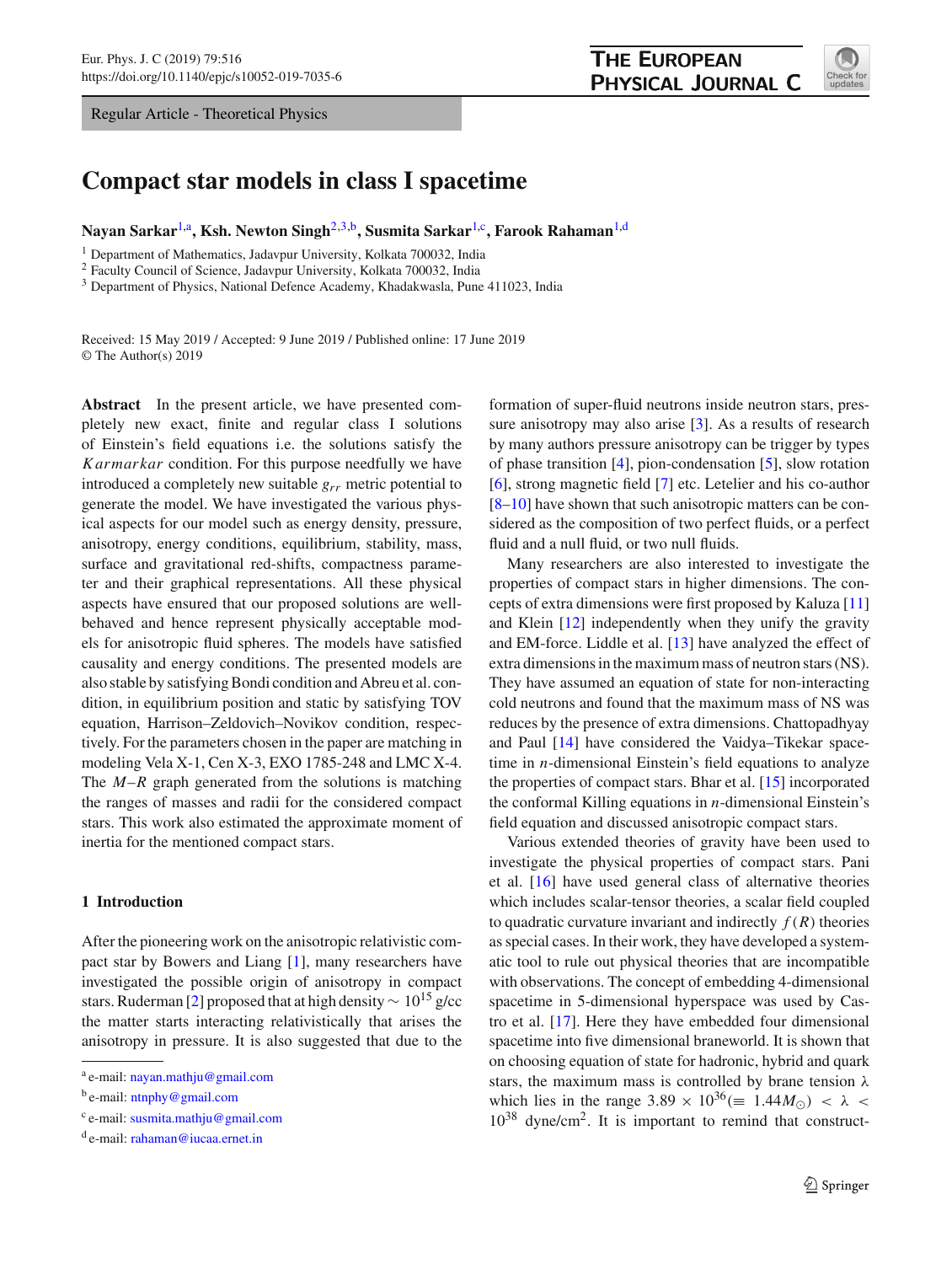ing exact interior solutions representing non-uniform stellar distributions is nearly impossible in the context of the braneworld. This is because the nonlocality and non-closure of the braneworld equations, produced by the projection of the bulk Weyl tensor on the brane, lead to a very complicated system of equations which make the study of non-uniform distributions very hard [\[18\]](#page-12-16). It is yet to discover the criteria about what restriction should be imposed on braneworld equations to obtain a closed system [\[19\]](#page-12-17). To solve this problem, it is necessary to understand the bulk geometry and how a 4D spacetime cab be embedded. On the other hand, Karmarkar [\[20](#page-12-18)] embedded 4-dimensional spacetime into 5 dimensional Euclidean space known as class I. This method implies an equation that links the metric coefficients *gtt* and  $g_{rr}$  thereby simplifying to solve the field equations. A similar concept was also used in string theory on embedding branes e.g. in the Randall–Sundrum model [\[21](#page-12-19)].

Assuming anisotropic fluid distribution, Mak and Harko [\[22](#page-12-20)] derived the condition for lower limit of mass for any anisotropic compact stars which was strongly depends on degree of anisotropy. Dev and Gleiser [\[23\]](#page-12-21) derived the critical condition for compactness parameter 2*M*/*R* for anisotropic relativistic stars and was also found strongly depends on nature and degree of anisotropy. They have also shown that for anisotropic compact stars the red-shift can go arbitrary large. In there second paper, Dev and Gleiser [\[24\]](#page-12-22) stressed on stability of anisotropic compact stars. Here they have found that, depends on the nature of anisotropy there can exist stable anisotropic star even at  $\Gamma < 4/3$  while its isotropic counterpart isn't. Herrera et al. [\[25](#page-12-23)] obtained an algorithm to generate all spherically symmetric anisotropic fluid distributions from two generators. One of the generators was linked with anisotropy and other with re-shift function. On the other hand, Lake [\[26\]](#page-12-24) used Newtonian hydrostatic equation for isotropic fluid distribution and generate infinite number of anisotropic solutions simply by assuming density.

Recently, Ivanov [\[27\]](#page-12-25) derived a condition which is similar to Karmarkar condition, for conformally flat spacetime. However, the solutions resulting from the two theories are completely different. In Karmarkar spacetime there are no physical solutions describing isotropic fluid distributions, however, physical solution exist if electric charge or anisotropy or both are incorporated [\[28](#page-12-26)[–42](#page-12-27)]. In this article also we are exploring new physical solutions satisfying field equations under class I category and discuss the solutions to model compact stars.

The present article has been designed as follows: In Sect. [2,](#page-1-0) we have written the Einstein field equations for static and spherically symmetric matter distribution. The Embedding class I spacetime satisfying the Karmarkar condition has described in Sect. [3.](#page-2-0) Section [4](#page-3-0) contains our new class I solutions along with mass, compactness parameter, surface redshift and gravitational redshift. We have explored the accep-



<span id="page-1-2"></span>**Fig. 1** Metric potential functions (above) and energy density (below) vs the radial coordinate *r* corresponding to numerical values of constants given in Table [2](#page-10-0) for four well-known compact stars

tance of our solutions in Sect. [5.](#page-5-0) The determination of constants by using the matching condition and analysis of all energy conditions have been done in Sects. [6](#page-6-0) and [7,](#page-6-1) respectively. The equilibrium and stability are analyzed in the sub-sections of Sect. [8:](#page-6-2) Sect. [8.1](#page-6-3) displayed the equilibrium situation and the stability analysis has done in Sect. [8.2.](#page-8-0) The generating functions for our model have calculated in Sect. [9.](#page-9-0) Moment of inertia and Mass relationship are analyzed in Sect. [10.](#page-9-1) Finally, The result and discussions have been done in Sect. [11.](#page-10-1)

#### <span id="page-1-0"></span>**2 Einstein's field equations**

<span id="page-1-1"></span>To describe the interior of a static and spherically symmetric fluid sphere we consider the line element in *Sch*w*arzschild* coordinate system  $(t, r, \theta, \phi)$  as:

$$
ds^{2} = e^{\nu(r)}dt^{2} - e^{\lambda(r)}dr^{2} - r^{2}(d\theta^{2} + \sin^{2}\theta d\phi^{2})
$$
 (1)

where  $e^{v(r)}$  and  $e^{\lambda(r)}$  are unknown functions of the radial coordinate *r* only and called metric potential functions.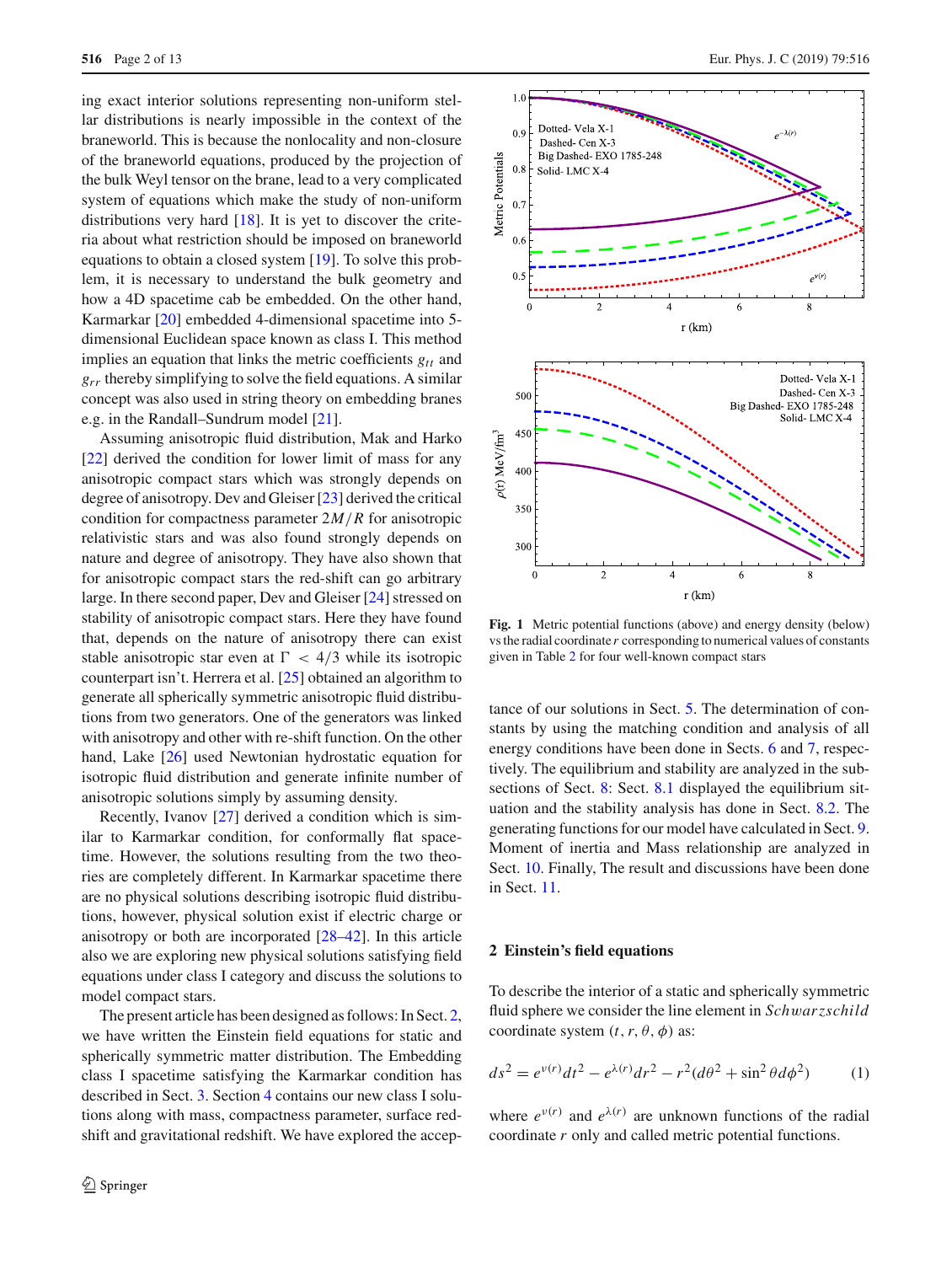<span id="page-2-1"></span>As we are going to investigate the solutions of Einstein's field equations for anisotropic compact stars, so we consider the energy momentum tensor for the anisotropic fluid sphere, which is of the following form:

$$
T_{\alpha\beta} = \{p_r(r) - p_t(r)\}\chi_\alpha\chi_\beta + \{\rho(r) + p_t(r)\}U_\alpha U_\beta - p_t(r)g_{\alpha\beta}
$$
\n(2)

where  $\rho(r)$ ,  $p_r(r)$  and  $p_t(r)$  are representing the energy density, radial pressure and transverse pressure of the fluid configuration, respectively.  $\chi^{\alpha}$  and  $U^{\alpha}$  are the unit space-like vector and four velocity, respectively, satisfying  $U^{\alpha}U_{\alpha}$  =  $-\chi^{\alpha} \chi_{\alpha} = 1$ ,  $U^{\mu} \chi_{\mu} = 0$ .

Therefore, the Einstein field equations for the line element [\(1\)](#page-1-1) and energy momentum tensor [\(2\)](#page-2-1) are as follows:

<span id="page-2-2"></span>
$$
\rho(r) = \frac{1}{8\pi} \left\{ \frac{1 - e^{-\lambda(r)}}{r^2} + \frac{\lambda'(r)e^{-\lambda(r)}}{r} \right\} \tag{3}
$$

$$
p_r(r) = \frac{1}{8\pi} \left\{ \frac{v'(r)e^{-\lambda(r)}}{r} - \frac{1 - e^{-\lambda(r)}}{r^2} \right\}
$$
 (4)

$$
p_t(r) = \frac{e^{-\lambda(r)}}{32\pi} \left\{ 2v''(r) + \{v'(r)\}^2 - v'(r)\lambda'(r) + \frac{2v'(r)}{r} - \frac{2\lambda'(r)}{r} \right\}
$$
(5)

where  $\ell = \frac{d}{dr}$ , represents the derivative with respect to the radial coordinate *r*.

The anisotropic factor is defined as  $\Delta(r) = p_t(r) - p_r(r)$ . Therefore, with the help of Eqs.  $(4)$  and  $(5)$  we can get the general expression of anisotropic factor for static and spherically symmetric fluid configuration in the following form:

<span id="page-2-5"></span>
$$
\Delta(r) = \frac{e^{-\lambda(r)}}{8\pi} \left\{ \frac{v''(r)}{2} - \frac{\lambda'(r)v'(r)}{4} + \frac{\{v'(r)\}^2}{4} - \frac{v'(r) + \lambda'(r)}{2r} + \frac{e^{\lambda}(r) - 1}{r^2} \right\}.
$$
 (6)

## <span id="page-2-0"></span>**3 The Karmarkar condition**

The *Karmarkar* condition is an important tool to study the stellar fluid spheres because of its special character. In general theory of relativity, it is recognized that an *n*-dimensional spacetime is called of class *p* if it is embedded in  $(n + p)$ dimensional Pseudo Euclidean flat space. In the year 1921, Kasner [\[43](#page-12-28)] investigated that the 4-dimensional spacetime of spherically symmetric object can always be embedded in 6-dimensional Pseudo Euclidean space and later Gupta and Goyel [\[44](#page-12-29)] have shown the same result with respect to another coordinate transformation. In 1924, Eddington [\[45](#page-12-30)] found that an *n*-dimensional spacetime can always be embedded in *m*-dimensional Pseudo Euclidean space with



<span id="page-2-6"></span>**Fig. 2** Radial pressure and transverse pressure vs the radial coordinate *r* corresponding to numerical values of constants given in Table [2](#page-10-0) for four well-known compact stars

 $m = n(n + 1)/2$  and the required minimum extra dimension to embedded is less than or equal to the number  $(m - n)$  or same as  $n(n-1)/2$ . Therefore, the 4-dimensional spherically symmetric line element [\(1\)](#page-1-1) is of embedding class II. In the literature, there are some special class spacetimes such as the *Sch*w*arzschild* interior and exterior solutions are of class I and class II, respectively, Friedman–Robertson–Lemaitre [\[46](#page-12-31)[–48](#page-12-32)] spacetime is of class I and the Kerr metric is of class V [\[49\]](#page-12-33). In the year 1948, *Karmarkar* derived a condition [\[20](#page-12-18)] in terms of the components of Riemannian curvature tensor as:

<span id="page-2-3"></span>
$$
R_{1414}R_{2323} = R_{1212}R_{3434} + R_{1224}R_{1334}.
$$
 (7)

This condition is known as the *Karmarkar* condition. Any 4-dimensional spacetime can be embedded in 5-dimensional flat space i.e. becomes an embedding class I whenever it satisfies the *Karmarkar* condition. The *Karmarkar* condition is only the necessary condition to become a class I, Pandey and Sharma [\[50\]](#page-12-34) provided the sufficient condition as  $R_{2323} \neq 0.$ 

Now, all the non-zero components of Riemannian curvature tensor  $R_{\alpha\beta\gamma\delta}$  for the metric [\(1\)](#page-1-1) are :

$$
R_{1212} = \frac{1}{2}\lambda'(r)r, \qquad R_{2424} = \frac{1}{2}\{v'(r)re^{v(r)-\lambda(r)}\}
$$
  
\n
$$
R_{2323} = r^2 \sin^2 \theta \{[-e^{-\lambda(r)}\}, \quad R_{3434} = \sin^2 \theta R_{2424},
$$
  
\n
$$
R_{1414} = \frac{e^{v(r)}}{4}[2v''(r) + \{v'(r)\}^2 - v'(r)\lambda'(r)].
$$

<span id="page-2-4"></span>Taking into account all these non-vanishing components of Riemannian curvature tensor, the *Karmarkar* condition [\(7\)](#page-2-3) yields the following differential equation:

$$
2\nu''(r) + {\{\nu'(r)\}}^2 = \frac{e^{\lambda(r)}\nu'(r)\lambda'(r)}{e^{\lambda(r)} - 1}.
$$
 (8)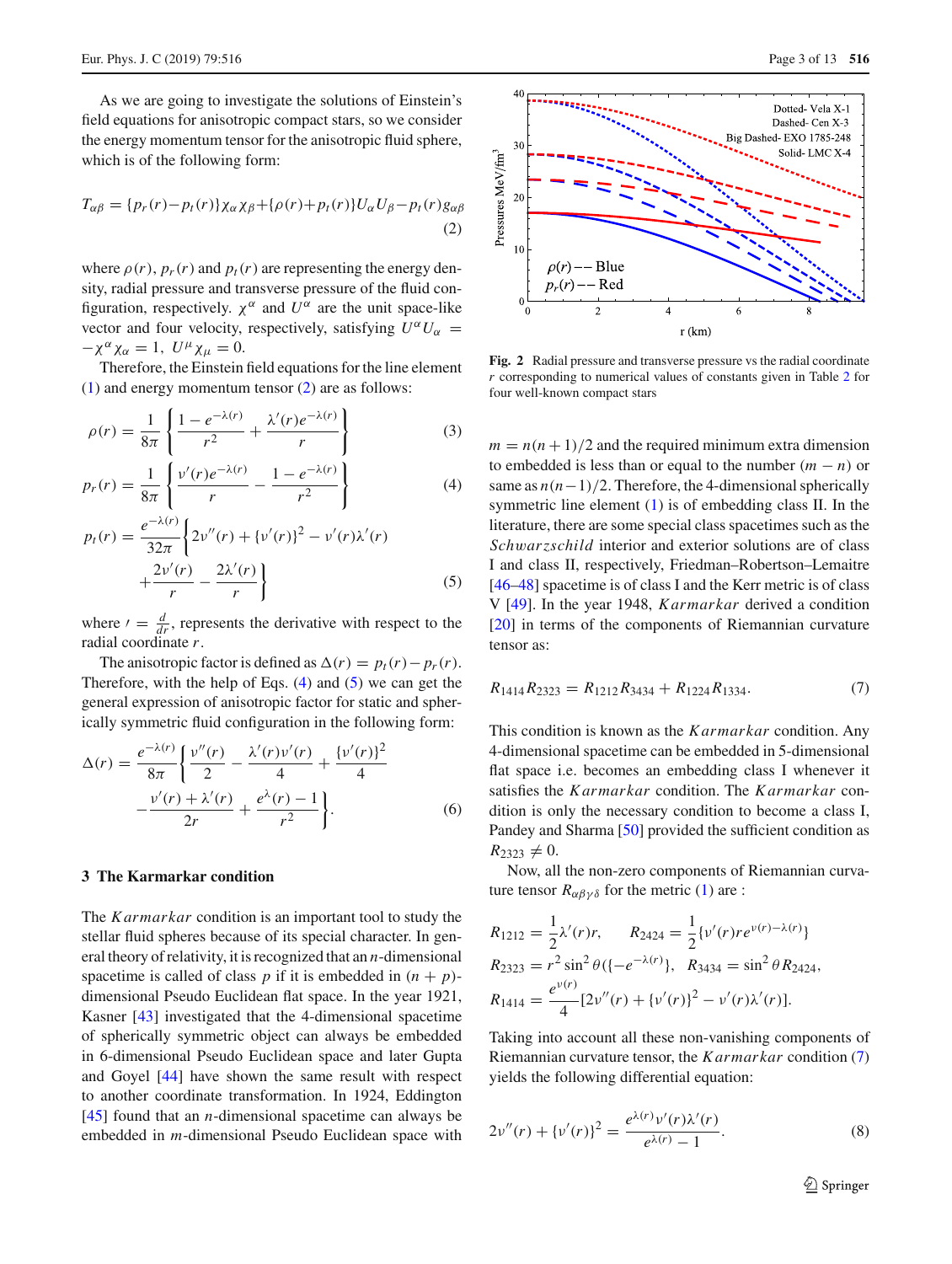

<span id="page-3-5"></span>**Fig. 3** Anisotropic factor (above) and adiabatic index (below) vs the radial coordinate *r* corresponding to numerical values of constants given in Table [2](#page-10-0) for four well-known compact stars

After solving the above differential Eq. [\(8\)](#page-2-4) we get a relationship between two metric potential functions

$$
e^{\nu(r)} = \left\{ A + B \int \sqrt{e^{\lambda(r)} - 1} \, dr \right\}^2 \tag{9}
$$

where *A* and *B* are non-zero unknown integration constants, which shall be determined by applying some boundary conditions at the surface of compact stars. The condition [\(9\)](#page-3-1) is a peculiar characteristic of the class I spacetime, where two metric potential functions are related to each other and hence researches can easily generate class I models for anisotropic fluid spheres with the help of a suitable form of one of the metric potential functions.

Therefore, the expression of anisotropic factor given in Eq.  $(6)$  becomes  $[51]$ :

<span id="page-3-2"></span>
$$
\Delta(r) = \frac{v'(r)}{32\pi e^{\lambda}} \left\{ \frac{v'(r)e^{\nu}}{2rB^2} - 1 \right\} \left\{ \frac{2}{r} - \frac{\lambda'(r)}{e^{\lambda} - 1} \right\}.
$$
 (10)

by using Eqs.  $(8)$  and  $(9)$ .

From Eq. [\(10\)](#page-3-2) one can see that the pressure anisotropy  $\Delta(r)$  is zero throughout the fluid sphere if either first or sec-



<span id="page-3-6"></span>**Fig. 4** Radial EoS parameter and transverse EoS parameter vs the radial coordinate *r* corresponding to numerical values of constants given in Table [2](#page-10-0) for four well-known compact stars

ond or both the factors on right-hand side of Eq. [\(10\)](#page-3-2) are zero. The vanishing of first factor on the right side of Eq. [\(10\)](#page-3-2) yields the Kohlar–Chao solution [\[52\]](#page-12-36) whereas if the second factor is zero then the corresponding solution will be the *Sch*w*arzschild* interior solution [\[53](#page-12-37)].

Finally, we arrive at a point to find out class I solutions but we have four independent equations  $(3)$ – $(5)$  and  $(9)$  with five unknowns, namely  $\lambda(r)$ ,  $\nu(r)$ ,  $\rho(r)$ ,  $p_r(r)$  and  $p_t(r)$ . Therefore, it is impossible to find the exact solutions, for this purpose we shall consider a new metric potential function to generate our models.

## <span id="page-3-1"></span><span id="page-3-0"></span>**4 New embedding class I solutions**

<span id="page-3-3"></span>According to earlier information, we consider a completely new metric potential function to obtain the closed form solutions of Einstein's field equation:

$$
e^{\lambda(r)} = 1 + cr^2 \left\{ erf[1 + ar^2] \right\}^2
$$
 (11)

where  $c > 0$  (km<sup>-2</sup>),  $a \neq 0$  (km<sup>-2</sup>) are undetermine constants, to be determine from boundary condition and  $erf[x]$ is known as the *error* function, which is defined as

$$
\text{erf}[x] = \frac{1}{\sqrt{\pi}} \int_{-x}^{x} e^{-t^2} dt. \tag{12}
$$

We get another metric potential function by employing Eq.  $(11)$  in Eq.  $(9)$  as:

<span id="page-3-4"></span>
$$
e^{\nu(r)} = \frac{1}{4a^2\pi} \left[ 2Aa\sqrt{\pi} + B\sqrt{c} \left\{ e^{-h^2} + \sqrt{\pi}hg \right\} \right]^2 \tag{13}
$$

where  $g = erf[1 + ar^2]$ ,  $h = 1 + ar^2$ . The exact behaviors of these two metric potentials functions  $e^{-\lambda(r)}$  and  $e^{\nu(r)}$  are shown in Fig. [1](#page-1-2) (above).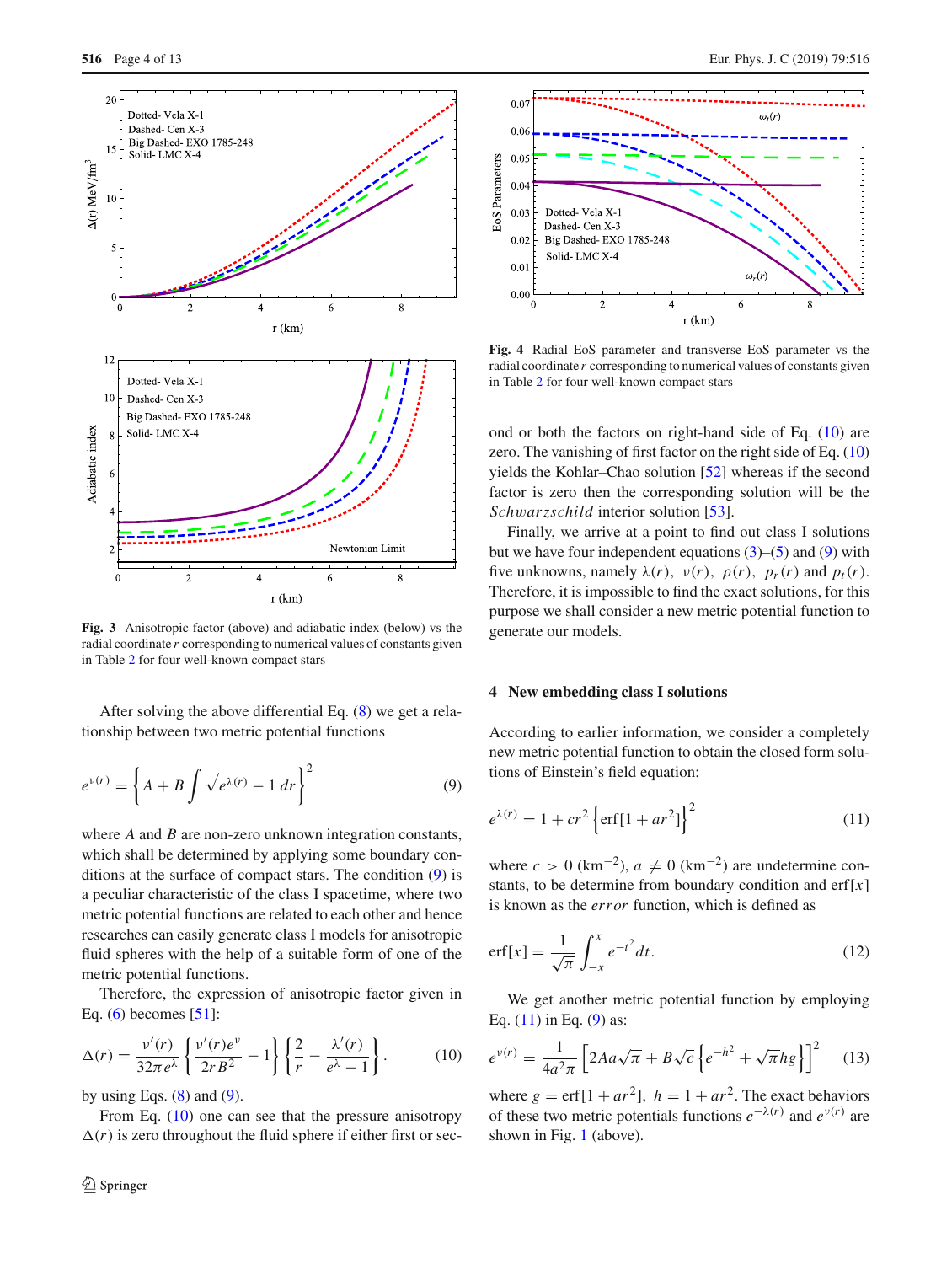Now, taking into account these two metric potential functions given in Eqs.  $(11)$  and  $(13)$ , we obtain the exact expressions of  $\rho(r)$ ,  $p_r(r)$ ,  $p_t(r)$  and  $\Delta(r)$  as:

<span id="page-4-3"></span>
$$
\rho(r) = \frac{cg \left[3g + r^2 \left(c g^2 + 8ae^{-h^2} \pi^{-\frac{1}{2}}\right)\right]}{8\pi \left\{1 + cr^2 g^2\right\}^2}
$$
(14)

$$
p_r(r) = g \left[ 8\pi \left\{ 1 + cr^2 g^2 \right\} \left\{ S_1 + 2aA\sqrt{\pi c} e^{h^2} \right\} \right]^{-1}
$$
  
\n
$$
c \left[ 4aB\sqrt{\pi} e^{h^2} - g \left\{ S_1 + 2aA\sqrt{\pi c} e^{h^2} \right\} \right]
$$
  
\n
$$
p_t(r) = c \left[ Bc\sqrt{\pi} g^2 \left\{ (1 + 2ar^2) + \sqrt{\pi} e^{h^2} (ar^2 - 1) \right\} \right]
$$
  
\n
$$
\times g \right\} + 8\sqrt{\pi} (ar)^2 \left\{ B - A\sqrt{c} g \right\} + 2aS_2 \right]
$$
  
\n
$$
\left[ 8\pi^{\frac{3}{2}} \left\{ 1 + cr^2 g^2 \right\}^2 \left\{ S_1 + 2aA\sqrt{\pi c} e^{h^2} \right\} \right]^{-1}
$$
  
\n
$$
\Delta(r) = \frac{r^2}{8\pi^{\frac{3}{2}}} \left\{ c^2 g^3 - 4ace^{-h^2} \right\} \left[ S_1 g + 2a
$$
  
\n
$$
\times \sqrt{\pi} e^{h^2} (A\sqrt{c}g - B) \right] \left[ \left\{ 1 + cr^2 g^2 \right\}^2 \right]
$$
  
\n
$$
\times \left\{ S_1 + 2aA\sqrt{\pi c} e^{h^2} \right\} \right]^{-1}
$$
 (15)

whereas

<span id="page-4-1"></span>
$$
S_1 = Bc\{1 + h\sqrt{\pi}e^{h^2}g\}
$$
  
\n
$$
S_2 = g\left[2B\pi e^{h^2} - 2Bcr^2e^{-h^2} - A\sqrt{c}\pi e^{h^2}g\right].
$$
 (16)

Therefore, the gradients of energy density  $\rho(r)$  and radial pressure  $p_r(r)$  are obtain as

$$
\frac{d\rho(r)}{dr} = \frac{cre^{-2h^2}}{4\pi^2\{1+cr^2g^2\}^3} \Big[16a^2r^2S_3 - c\pi e^{2h^2} g^4S_4 - 4a\sqrt{\pi}e^{h^2(r)}g(r)S_5\Big]
$$
(17)

$$
\frac{dp_r(r)}{dr} = \frac{1}{4\pi^{\frac{3}{2}}S_6} \Big[ S_7 + 8a^2 B c \sqrt{\pi} e^{h^2} g(r) S_8 + 4ac S_9
$$

$$
-4\pi a B c^2 e^{2h^2} g^4 S_{10} - c^2 \sqrt{\pi} e^{h^2}
$$

$$
\times g^5 S_{11} - 4\sqrt{\pi} a B c e^{h^2} g^3 S_{12} \Big] \tag{18}
$$

whereas,

<span id="page-4-2"></span>
$$
S_3 = 1 - 3cr^2g^2, \quad S_4 = 5 + cr^2g^2
$$
  
\n
$$
S_5 = 4ar^2h + cr^2g^2\{3 + 4ar^2h\} - 5
$$
  
\n
$$
S_6 = \{1 + cr^2g^2\}^2 \left\{ (Bc\sqrt{\pi}rhe^{h^2}g^2 + 2aAr\sqrt{c\pi}e^{h^2}g + Bcrg^2 \right\}
$$
  
\n
$$
S_7 = 2B^2c^3\pi rh e^{2h^2}g^6 + B^2c^3rh^2\pi^{\frac{3}{2}}
$$
  
\n
$$
\times e^{3h^2}g^7 + 16a^3ABre^{2h^2}\pi\sqrt{c}g
$$
  
\n
$$
S_8 = Br - 2Ar\sqrt{c}g
$$



<span id="page-4-0"></span>Fig. 5 Mass function (above) and compactness parameter (below) vs the radial coordinate *r* corresponding to numerical values of constants given in Table [2](#page-10-0) for four well-known compact stars

$$
S_9 = g^2 \Big[ B^2 r \Big\{ 2a\pi h e^{2h^2} - c \Big\} - 4aA\pi r
$$
  
\n
$$
\times e^{2h^2} \Big\{ aA + B(1 + 2ar^2) \sqrt{c}g \Big\} \Big]
$$
  
\n
$$
S_{10} = Br \Big\{ 2 + ar^2(4 + 3ar^2) \Big\} - Ar \sqrt{c}
$$
  
\n
$$
S_{11} = 7 - 4a^2 A^2 \pi r e^{2h^2} + B^2 r \Big\{ 4a\pi e^{2h^2} (1 + 2ar^2) - c \Big\}
$$
  
\n
$$
- 4aABr\pi h e^{2h^2} \sqrt{c}g
$$
  
\n
$$
S_{12} = Br \{ 2c + a\pi e^{2h^2} + 4acr^2 \}
$$
  
\n
$$
+ 2aAr\pi e^{2h^2} \sqrt{c}g.
$$
  
\n(19)

We get the following expressions for the mass function  $m(r)$  and compactness parameter  $u(r)$ , respectively

$$
m(r) = \int_0^r 4\pi \rho(r')(r')^2 dr = \frac{cr^3 g^2}{2\left\{1 + cr^2 g^2\right\}}
$$
(20)

$$
u(r) = \frac{m(r)}{r} = \frac{cr^2g^2}{2\left\{1 + cr^2g^2\right\}}.
$$
 (21)

Also, the interior redshift  $Z_g(r)$  and surface redshift  $Z_s(r)$ are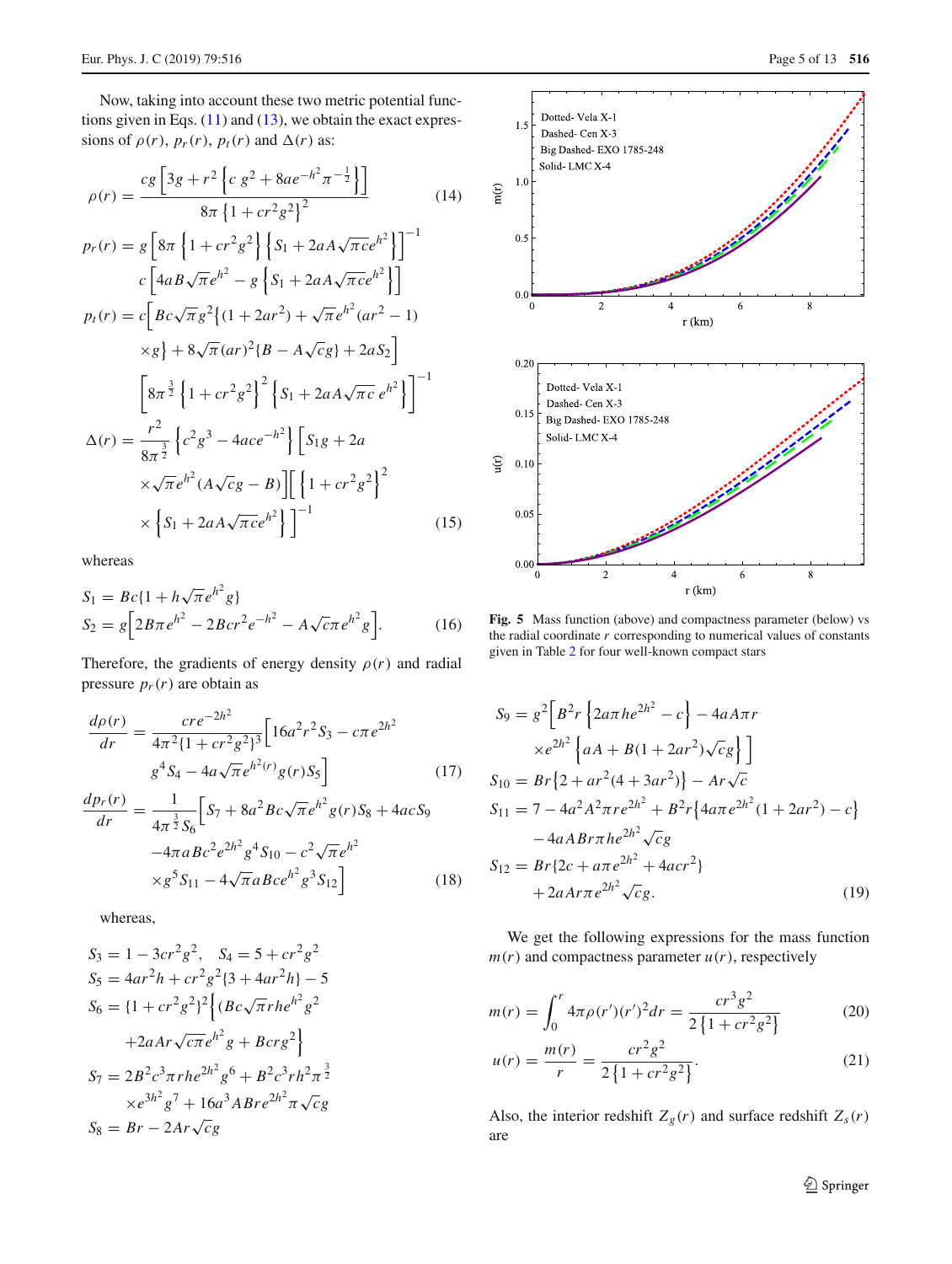

<span id="page-5-4"></span>**Fig. 6** Functions  $\rho(r) - p_r(r)$ ,  $\rho(r) - p_t(r)$  and  $\rho(r) - p_r(r) - 2p_t(r)$ vs the radial coordinate *r* corresponding to numerical values of constants given in Table [2](#page-10-0) for four well-known compact stars

$$
Z_g(r) = e^{-\nu/2} - 1 = 2a\sqrt{\pi} \Big[ B\sqrt{c} \left\{ e^{-h^2} + \sqrt{\pi} h(r)g \right\} + 2Aa\sqrt{\pi} \Big]^{-1} - 1
$$
 (22)

$$
Z_s(r) = \sqrt{1 - 2u(r)} - 1 = \sqrt{\left\{1 + cr^2 g^2\right\}} - 1.
$$
 (23)

To explore the behaviors of the mass, compactness parameter, surface and gravitational redshifts we provide the graphical representations of them in Figs. [5](#page-4-0) and [7.](#page-5-1) The mass and compactness parameter are zero at the centres of the fluid spheres, gradually increasing towards the surfaces of the fluid configurations and become maximum at the surfaces (see Fig. [5\)](#page-4-0). The surface redshift and gravitational redshift have the opposite behavior throughout the fluid spheres, shown in Fig. [7.](#page-5-1) Moreover, at the surfaces  $(r = R)$  $Z(R) = Z_s(R) = Z_g(R)$ , obvious from Fig. [7.](#page-5-1) The the behavior of interior redshift explain the profile of interior density as well. If a photon comes out from center to surface, it has to travel longer path and much denser region (i.e. core). This leads to more dispersion resulting into loss of energy. Whereas a photon comes out from near the surface will travel shorter path and less denser region and therefore less dispersion and less energy loss. Hence, the interior redshift is maximum at the center and minimum at the surface. However, the surface redshift depends on overall mass and radius or in other word the surface gravity. As mass increases the radius will also increases slightly which will yields more surface gravity and more surface redshift. Thus, the trend of interior and surface redshifts are opposite.

## <span id="page-5-0"></span>**5 The central values and physical analysis**

For our model, we get the following results for the density and pressure at the centres of compact stars:



<span id="page-5-1"></span>Fig. 7 Surface redshift (above) and gravitational redshift (below) vs the radial coordinate *r* corresponding to numerical values of constants given in Table [2](#page-10-0) for four well-known compact stars

$$
\rho_c = \frac{3cg_0^2}{8\pi} > 0, \quad \forall \ c > 0
$$
\n
$$
p_{r_c} = p_{t_c} = \sqrt{c}g_0 \Big[ 2ae\sqrt{\pi}(2B - A\sqrt{c}g_0) - Bcg_0(1 + e\sqrt{\pi}g_0) \Big] \Big[ 8\pi \Big\{ 2aAe\sqrt{\pi} + B\sqrt{c}(1 + e\sqrt{\pi}g_0) \Big\} \Big]^{-1}
$$
\n(25)

where  $g_0 = g(0) = erf[1]$ .

<span id="page-5-2"></span>The positive behavior of the central pressure ( $p_{r_c} = p_{tc} >$ 0) implies

$$
\frac{A}{B} < \frac{4ae\sqrt{\pi} - cg_0(1 + e\sqrt{\pi}g_0)}{\sqrt{cg_0}}.\tag{26}
$$

<span id="page-5-3"></span>Moreover, according to the *Zeldo*v*ich* condition [\[54\]](#page-12-38)  $p_{r_c}/\rho_c \leq 1$ . Therefore, from this condition we obtain the following inequality:

$$
\frac{4ae\sqrt{\pi} - 4cg_0(1 + e\sqrt{\pi}g_0)}{\sqrt{c}g_0(1 + 6ae\sqrt{\pi})} \le \frac{A}{B}.\tag{27}
$$

Therefore, the inequalities  $(26)$  and  $(27)$  yield a boundary restriction on the constants *A* and *B* as:

$$
\frac{4ae\sqrt{\pi} - 4cg_0(1 + e\sqrt{\pi}g_0)}{\sqrt{c}g_0(1 + 6ae\sqrt{\pi})} \le \frac{A}{B}
$$
  

$$
< \frac{4ae\sqrt{\pi} - cg_0(1 + e\sqrt{\pi}g_0)}{\sqrt{c}g_0}.
$$
 (28)

To demonstrate the physically acceptance of our models on anisotropic compact stars we draw the graphs for all the physical parameters, metric potential functions  $e^{-\lambda(r)}$ ,  $e^{v(r)}$ , energy density  $\rho(r)$ , radial pressure  $p_r(r)$ , transverse pressure  $p_t(r)$ , anisotropic factor  $\Delta(r)$  and equation of state (EoS) parameters  $\omega_r(r)$ ,  $\omega_t(r)$  in Figs. [1,](#page-1-2) [2,](#page-2-6) [3](#page-3-5) (above) and [4,](#page-3-6) respectively. Figure [1](#page-1-2) (above) shows that  $e^{-\lambda(r)}$  and  $e^{\nu(r)}$  are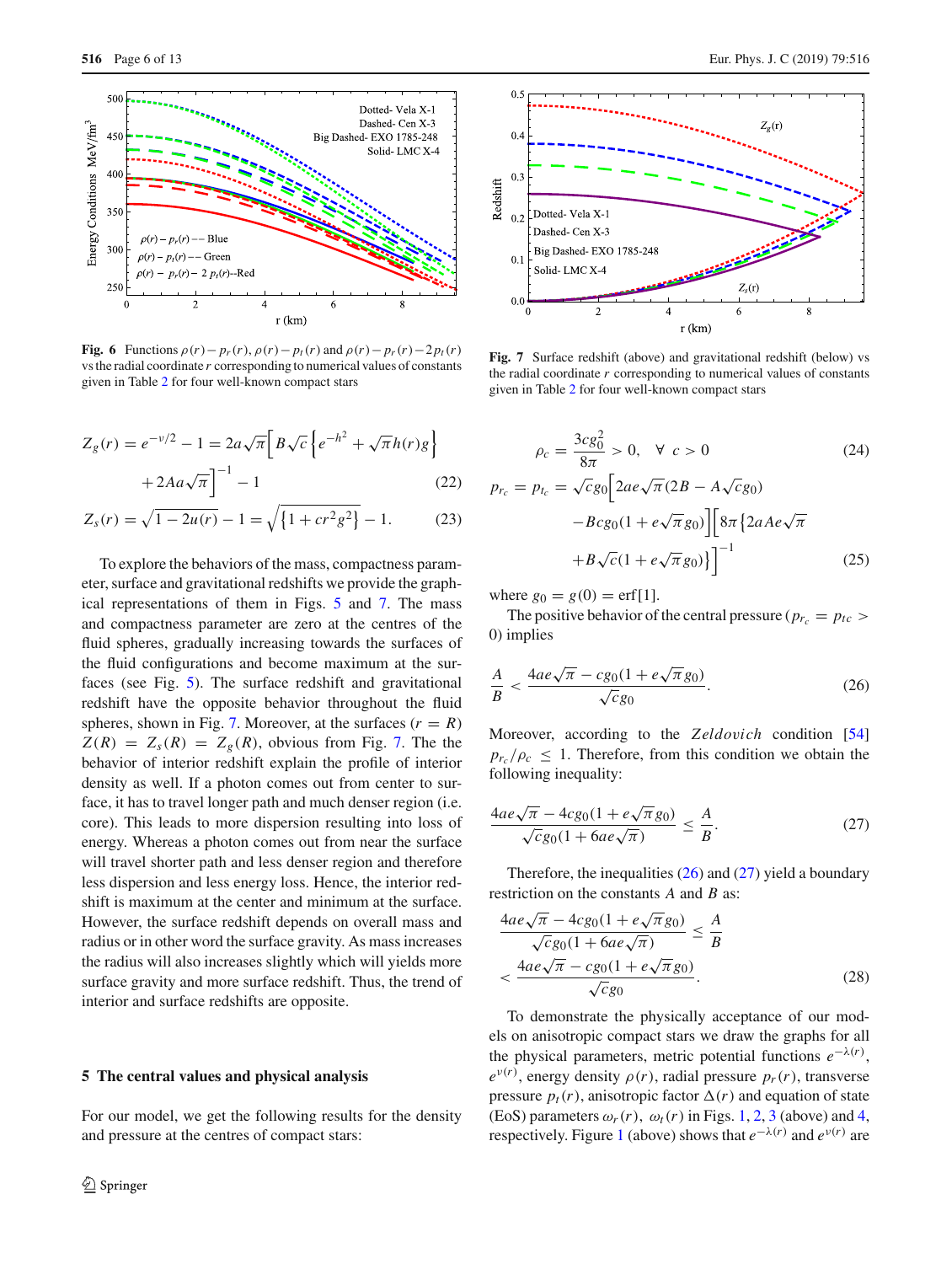finite and non-singular everywhere within the fluid spheres and they coincide at the surfaces. The energy density is positive and as usual maximum at the centres and then decreasing towards the the boundaries, clear from Fig. [1](#page-1-2) (below). The radial and transverse pressures both are positive and monotonically decreasing from the centre of the stars. Further,  $p_r(r)$  becomes zero at the boundaries of the stellar objects and  $p_t(r)$  is non-vanishing there (see Fig. [2\)](#page-2-6). The anisotropic factor  $\Delta(r)$  is positive and finite within the stars, maximum and zero at the boundaries and centres of the stars, respectively, obvious from Fig. [3](#page-3-5) (above). The parameter  $\eta(r) = \frac{p_r(r)}{p_t(r)}$  $\frac{p_r(r)}{p_t(r)}$  can analyze the effect of anisotropy in the equilibrium position of fluid configurations in similar way of Newtonian treatment. The profile of  $\eta(r)$  (see Fig. [10](#page-9-2)) (below)) discloses that the anisotropic force is increasing through out the fluid spheres i.e. behaves like outward force, similar to the result in Fig.  $3$  (above). Figure [4](#page-3-6) indicates the behaviors of EoS parameters  $\omega_r(r)$  and  $\omega_t(r)$  and from the figure one can notice that both the parameters are with in the region  $0 < \omega_r(r), \omega_t(r) < 1$  i.e. our solutions are for the real feasible fluid distributions. Therefore, all this significant results confirm that our solutions are physically acceptable.

# <span id="page-6-0"></span>**6 The matching condition and determination of constants**

We have seen that there are some constants within our solutions, so to determine the values of these involving constants we are going to match our interior solution with the *Sch*w*arzschild* vacuum solution at the surface of the star  $r = R$ . The *Schwarzschild* vacuum solution is given by the following metric

$$
ds^{2} = \left(1 - \frac{2M}{r}\right)dt^{2} - \left(1 - \frac{2M}{r}\right)^{-1}dr^{2}
$$

$$
-r^{2}(d\theta^{2} + \sin^{2}\theta d\phi^{2})
$$
(29)

where *M* is the total mass of the anisotropic fluid sphere contained within the sphere of radius *R*.

By matching at the boundary of the compact star  $r = R$  $(> 2M$  to avoid the singularity) we get:

<span id="page-6-4"></span>
$$
e^{\frac{v(R)}{2}} = \frac{2Aa\sqrt{\pi} + B\sqrt{c}\left\{e^{-h^2(R)} + \sqrt{\pi}h^2(R)g(R)\right\}}{2a\sqrt{\pi}}
$$

$$
= \sqrt{1 - \frac{2M}{R}}
$$
(30)

$$
e^{\lambda(R)} = 1 + cR^2g^2(R) = \left(1 - \frac{2M}{R}\right)^{-1}.
$$
 (31)

Also, the radial pressure  $p_r(r)$  at the boundary  $r = R$  vanishes i.e.

<span id="page-6-5"></span> $p_r(R) = 0.$  (32)

Using these boundary conditions  $(30)$ – $(32)$ , we obtain

$$
c = \frac{2M}{(R - 2M)R^2g^2(R)}
$$
(33)

$$
A = -\frac{\sqrt{R - 2M}}{4\sqrt{Ra}} \Big[ 4a + cg(R) \{ e^{-h^2(R)} \pi^{-\frac{1}{2}} + h(R)g(R) \} \Big]
$$
(34)

$$
B = \frac{\sqrt{c(R - 2M)}g(R)}{2\sqrt{R}}
$$
(35)

where *a* is a free parameter to obtain well-behaved solutions in all respects and mass *M*, radius *R* will be chosen accordingly different stars.

#### <span id="page-6-1"></span>**7 The energy conditions**

2*M*

It is well-known in the literature that the physical mass distributions must satisfy all the energy conditions within its interiors. The energy conditions are: (2) null energy condition (NEC), (2) weak energy condition (WEC) and (3) strong energy condition (SEC), these conditions represent by following inequalities:

<span id="page-6-6"></span>
$$
NEC: \rho(r) - p_i(r) \ge 0,
$$
  
DEC:  $\rho(r) \ge |p_i|,$   
WEC:  $\rho(r) \ge 0, \ \rho(r) - p_i(r) \ge 0,$  (36)

$$
SEC: \rho(r) - p_r(r) - 2p_t(r) \ge 0. \tag{37}
$$

Here  $i \equiv (r, t)$ , *r* for radial and *t* for tranverse components. For the verification of all energy conditions, we plot all the L.H.Ss of above inequalities in Fig. [6.](#page-5-4) From Fig. [6](#page-5-4) it is evident that our solutions satisfy all the energy conditions within the interiors of fluid configurations.

#### <span id="page-6-2"></span>**8 The equilibrium and stability analysis**

The equilibrium position and stable state are most important situations for the non-collapsing compact object within our Universe. In this section, we are going to check the equilibrium and stability of the fluid distributions represented by our solutions.

#### <span id="page-6-3"></span>8.1 The equilibrium condition

The together effect of gravitational force, Hydrostatic force and Anisotropic force holds any anisotropic stellar object in the equilibrium position. At the equilibrium position, the balancing force equation is known as *TOV*-equation. The generalized *TOV*-equation for anisotropic fluid distribution can be written as [\[55](#page-12-39)[,56](#page-12-40)]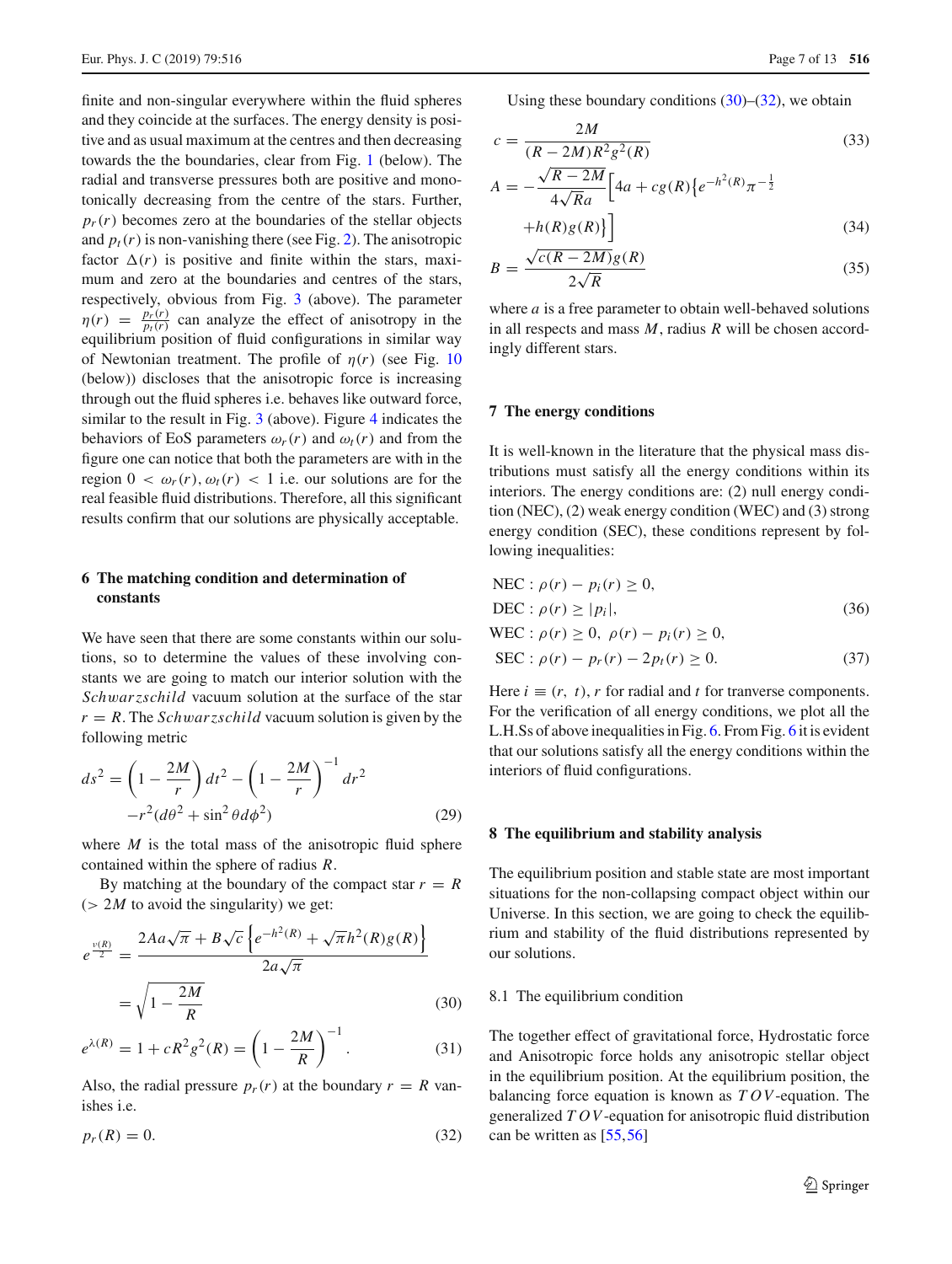

<span id="page-7-3"></span>**Fig. 8** Forces for the compact stars Vela X-1 (above left), Cen X-3 (above right), EXO 1785-248 (below left), LMC X-4 (below right) vs the radial coordinate *r* corresponding to numerical values of constants given in Table [2](#page-10-0)

<span id="page-7-1"></span>
$$
-\frac{M_g(r)}{r^2}\{\rho + p_r\}e^{\frac{\lambda - \nu}{2}} - \frac{dp_r}{dr} + \frac{2\Delta}{r} = 0
$$
 (38)

where  $M_g(r)$  represents the effective gravitational mass. The *Tolman*–*Whittaker* mass formula gives the exact form of the effective gravitational  $M_g(r)$  as:

<span id="page-7-0"></span>
$$
M_g(r) = 4\pi \int_0^r \left( T_0^0 - T_1^1 - T_2^2 - T_3^3 \right) r^2 e^{\left\{ v + \lambda \right\}/2} dr. (39)
$$

On using the energy–momentum tensor [\(2\)](#page-2-1) and field equations  $(3)$  and  $(4)$ , the Eq.  $(39)$  becomes

$$
M_g(r) = \frac{1}{2}r^2 \nu'(r)e^{\{\nu(r) - \lambda(r)\}/2}.
$$
 (40)

Therefore, using the value of  $M_g(r)$ , Eq. [\(38\)](#page-7-1) reduces as:

<span id="page-7-2"></span>
$$
-\frac{v'(r)\{\rho(r)+p_r(r)\}}{2} - \frac{dp_r(r)}{dr} + \frac{2\Delta(r)}{r} = 0.
$$
 (41)

Moreover, the Eq.  $(41)$  can be written as:

$$
F_g(r) + F_h(r) + F_a(r) = 0
$$
\n(42)

where  $F_g(r) = -\frac{1}{2}v'(r)\{\rho(r) + p_r(r)\}, F_h(r) = -\frac{dp_r(r)}{dr}$ and  $F_a(r) = \frac{2\Delta(r)}{r}$  are called the gravitational force, hydrostatic force and anisotropic force, respectively.

<sup>2</sup> Springer

For our present solutions the three different forces are obtained in the following forms:

$$
F_g(r) = -\frac{1}{2\pi S_6} \left[ aBc^2r^2g^3 \{8a^2Ae^{h^2}\sqrt{c\pi}r^3g
$$
  
+ $Bc\pi r e^{2h^2}g^3(1+3ar^2) + 2aS_{13}g$   
+ $Bc\sqrt{\pi}re^{h^2}g^2(1+2ar^2)\}$  (43)

$$
F_h(r) = -\frac{1}{4\pi^{\frac{3}{2}}S_6} \Big[ S_7 + 8a^2 B c \sqrt{\pi} e^{h^2} g S_8 + 4ac S_9
$$
  

$$
-4\pi a B c^2 e^{2h^2} g^4 S_{10} - c^2 \sqrt{\pi} e^{h^2} g^5 S_{11}
$$
  

$$
-4\sqrt{\pi} a B c e^{h^2} g^3 S_{12} \Big] \Big]
$$
(44)

$$
F_a(r) = 2r \left\{ c^2 g^3 - 4ace^{-h^2} \right\} \left[ S_1 g + 2a \sqrt{\pi} e^{h^2} \times (A \sqrt{c} g(r) - B) \right] \left[ 8\pi^{\frac{3}{2}} \left\{ 1 + cr^2 g^2 \right\}^2 \times \left\{ S_1 + 2aA \sqrt{\pi} c e^{h^2} \right\} \right]^{-1}
$$
(45)

whereas,

$$
S_{13} = B\pi e^{2h^2}r + 2Bcr^3 + A r \pi e^{2h^2} \sqrt{c}g
$$

and *S*1, *S*2,*S*6, *S*7, *S*8, *S*9, *S*10, *S*11, *S*<sup>12</sup> are given in Eqs. [\(16\)](#page-4-1) and [\(19\)](#page-4-2), respectively.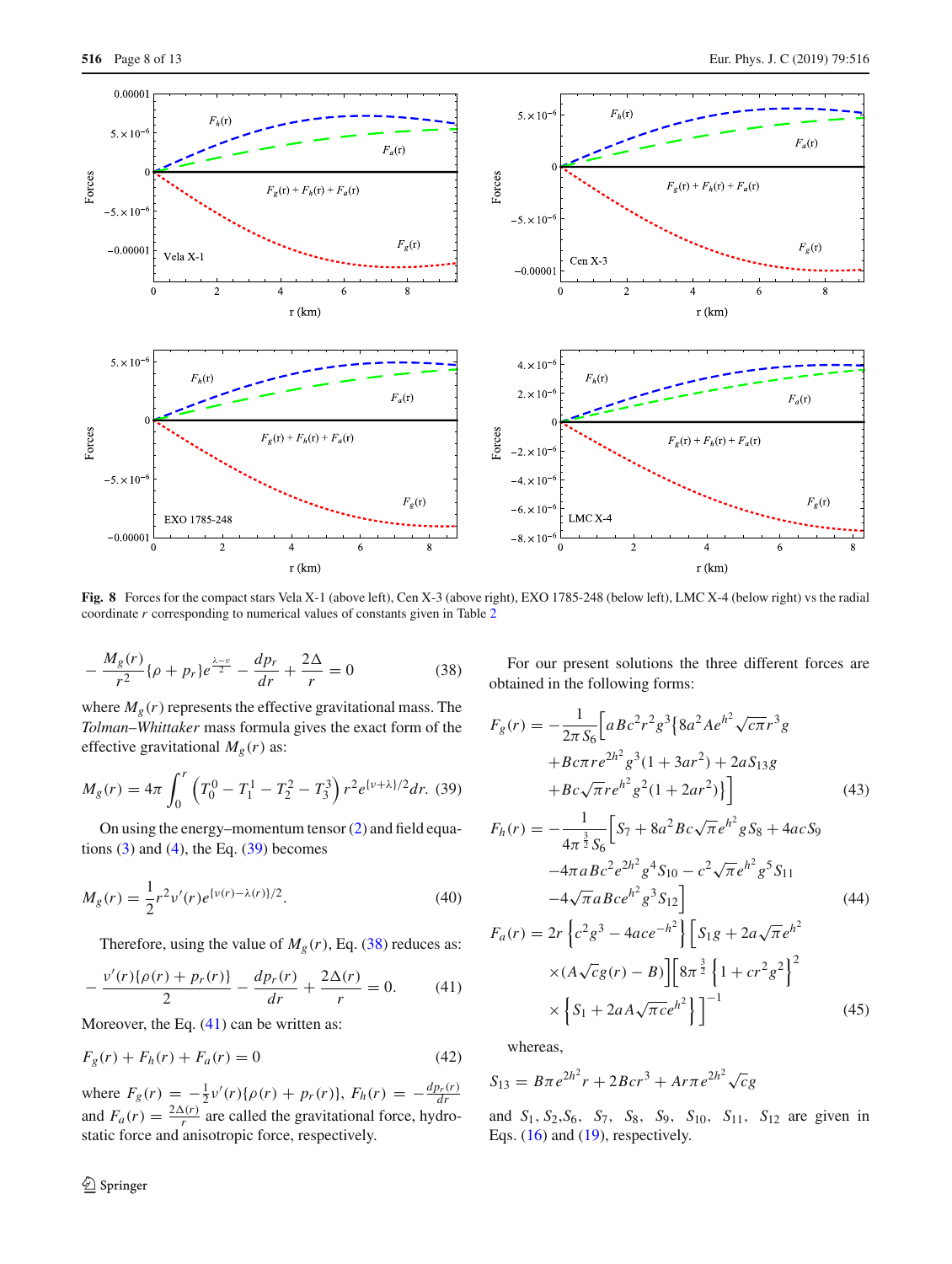The behaviors of these three forces are shown in Fig. [8](#page-7-3) and it is ascertained that our solutions representing fluid distributions are in equilibrium positions.

# <span id="page-8-0"></span>8.2 The stability condition

Here, we are willing to analysis the stability condition for our models with the help of (1) stability factor, (2) Adiabatic index and (3) Harrison–Zeldovich–Novikov criterion.

#### *8.2.1 Causality condition*

In General Theory of Relativity, the maximum velocity is the velocity of light, which is equal to 1 in the gravitational unit.

1. *Causality condition:* The *causality* condition states that whenever sound passes through the physical fluid distribution then its velocity must be less than the velocity of light, otherwise non-physical stellar configuration. The radial velocity  $v_r(r)$  and transverse velocity  $v_t(r)$  of sound inside the compact star can be determined using the following formulae:

$$
v_r(r) = \sqrt{\frac{dp_r(r)}{d\rho(r)}} \quad \text{and} \quad v_t(r) = \sqrt{\frac{dp_t(r)}{d\rho(r)}}.
$$
 (46)

Therefore, according to *causality* condition  $0 \leq v_r(r)$ ,  $v_t(r)$  < 1. Figure [9](#page-8-1) reveals that our models satisfy the *causality* condition i.e. our models represent the physical stellar fluids.

2. *Stability condition:* In the year 1992, Herrera [\[57\]](#page-12-41) proposed the *cracking* method to study the stability of an anisotropic stellar fluid under the radial perturbations. Later, using the concept of *cracking* Abreu et al. [\[58\]](#page-12-42) provided the conditions for anisotropic fluid model with respect to the stability factor  $\left[ \{v_t(r)\}^2 - \{v_r(r)\}^2 \right]$  as:

- (i) The condition for potentially stable region is  $-1$  <  ${v_t(r)}^2 - {v_r(r)}^2 < 0.$
- (ii) The condition for potentially unstable region is  $0 <$  ${v_t(r)}^2 - {v_r(r)}^2 < 1.$

Our solutions satisfy the condition  $-1 < \{v_t(r)\}^2$  –  $\{v_r(r)\}^2$  < 0, clear from Fig. [10](#page-9-2) (above) and hence our models of anisotropic compact stars are potentially stable.

## *8.2.2 Adiabatic index*

The relativistic adiabatic index plays an important role to analyze the stability of stellar fluid spheres. The relativistic adiabatic index  $\Gamma_r(r)$  is defined as:

$$
\Gamma_r(r) = \frac{\rho(r) + p_r(r)}{p_r(r)} \frac{dp_r(r)}{d\rho(r)}.\tag{47}
$$



<span id="page-8-1"></span>**Fig. 9** Radial sound speed and transverse sound speed vs the radial coordinate *r* corresponding to numerical values of constants given in Table [2](#page-10-0) for four well-known compact stars

For Newtonian limit, any stable configuration will alter its stability by initiating an adiabatic gravitational collapse if  $\Gamma_r(r)$  < 4/3 and catastrophic if < 4/3 [\[59](#page-12-43)]. According to Chan et al. [\[60](#page-12-44)] this condition changes for relativistic and/or anisotropic fluid which depends on the nature of anisotropy. Figure [3](#page-3-5) (below) shows that the adiabatic index  $\Gamma_r(r)$ 4/3 for our solutions with positive anisotropy. More strict condition on adiabatic index for stable region was derived by Moustakidis [\[61](#page-12-45)] and found that the critical value of adiabatic index  $\Gamma_{crit}$  depends on  $\xi$ -parameter (amplitude of lagrangian displacement from equilibrium) and compactness parameter  $\beta = M/R$ . On assuming particular form of  $\xi$ -parameter he obtained the constraint as

$$
\Gamma_{crit} = \frac{4}{3} + \frac{19}{42} \, 2\beta. \tag{48}
$$

Any stable configuration should have  $\Gamma \geq \Gamma_{crit}$ . For the presented this condition is fulfilled (Fig. [3](#page-3-5) below).

## *8.2.3 Harrison–Zeldovich–Novikov criterion*

The Harrison–Zeldovich–Novikov [\[54,](#page-12-38)[62\]](#page-12-46) static stability criterion states that the mass should increase with the increase of central density  $\rho_c$  for the stable state of compact stars, i.e.  $\partial M(\rho_c)$  $\frac{\partial q(\rho_c)}{\partial \rho_c} > 0$  for the stable state of compact stars. For our solutions, we obtain the mass as a function of the central density as:

$$
M(\rho_c) = \frac{8\pi \rho_c R^3 g^2(R)}{16\pi \rho_c R^2 g^2(R) + 6g_0^2}
$$
  
i.e. 
$$
\frac{\partial M}{\partial \rho_c} = \frac{12\pi R^3 g_0^2 g^2(R)}{\left\{8\pi \rho_c R^2 g^2(R) + 3g_0^2\right\}^2} > 0.
$$
 (49)

The obtained solutions hold static stability criterion and hence stable, clear from Fig. [11.](#page-9-3)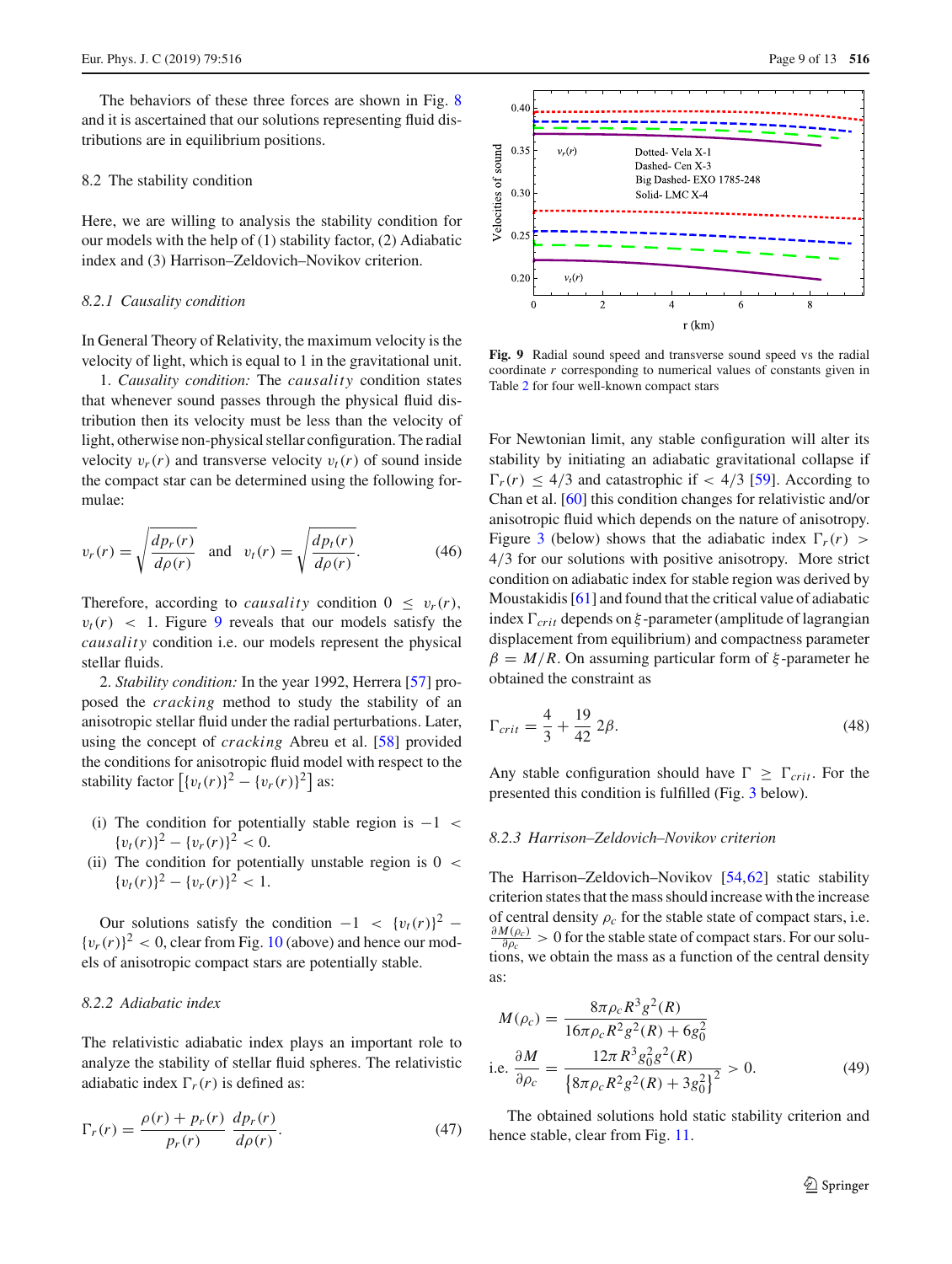

<span id="page-9-2"></span>**Fig. 10** Stability factor (above) and  $\eta(r)$  (below) vs the radial coordinate *r* corresponding to numerical values of constants given in Table [2](#page-10-0) for four well-known compact stars



<span id="page-9-3"></span>Fig. 11 Mass vs the central density  $\rho_c$  corresponding to numerical values of constants given in Table [2](#page-10-0) for four well-known compact stars

## <span id="page-9-0"></span>**9 Generating functions**

To obtain all possible anisotropic solutions of Einstein's field equations, Herrera [\[6](#page-12-5)] proposed an algorithm with the help of generating functions as:



<span id="page-9-5"></span>**Fig. 12** *M*–*R* diagram and ranges of mass corresponding to numerical values of constants given in Table [2](#page-10-0) for four well-known compact stars

$$
e^{\lambda(r)} = \frac{Z^2(r)e^{\int \left\{\frac{4}{r^2 Z(r)} + 2Z(r)\right\} dr}}{r^6 \left\{C - 2 \int \left[\frac{Z(r)\{1 + \Pi(r)r^2\}}{r^8} e^{\int \left\{\frac{4}{r^2 Z} + 2Z\right\} dr\right\} dr\right\}}
$$
(50)

where, *C* is an arbitrary integration constant and the corresponding generating functions are:

<span id="page-9-4"></span>
$$
Z(r) = \frac{v'(r)}{2} + \frac{1}{r}
$$
 (51)

$$
\Pi(r) = 8\pi \{p_r(r) - p_t(r)\}.
$$
\n(52)

Now, adopting the class I condition  $(9)$ , the generating functions in Eqs.  $(51)$  and  $(52)$  take the following forms:

$$
Z(r) = \frac{B\sqrt{e^{\lambda(r)} - 1}}{A + B\int \sqrt{e^{\lambda(r)} - 1}dr} + \frac{1}{r}
$$
 (53)

$$
\Pi(r) = 8\pi \{p_r(r) - p_t(r)\}.
$$
\n(54)

The generating functions for our present solutions are obtained as:

$$
Z(r) = \frac{1}{r} + 2aBr\sqrt{c\pi}g \left[2Aa\sqrt{\pi}\right] + B\sqrt{c}\left\{e^{-h^2} + \sqrt{\pi}hg\right\}\right]^{-1}
$$
(55)

$$
\Pi(r) = -8\pi \Delta(r) \tag{56}
$$

where  $\Delta(r)$  is given in Eq. [\(15\)](#page-4-3).

# <span id="page-9-1"></span>**10 Moment of inertia and mass relationship**

Bejger and Haensel [\[67](#page-12-47)] adopted a method where a static solution can become rotating by using an approximate expression of moment of inertia *I* given as

$$
I = \frac{2}{5} \Big[ 1 + \frac{(M/R) \cdot \text{km}}{M_{\odot}} \Big] M R^2.
$$
 (57)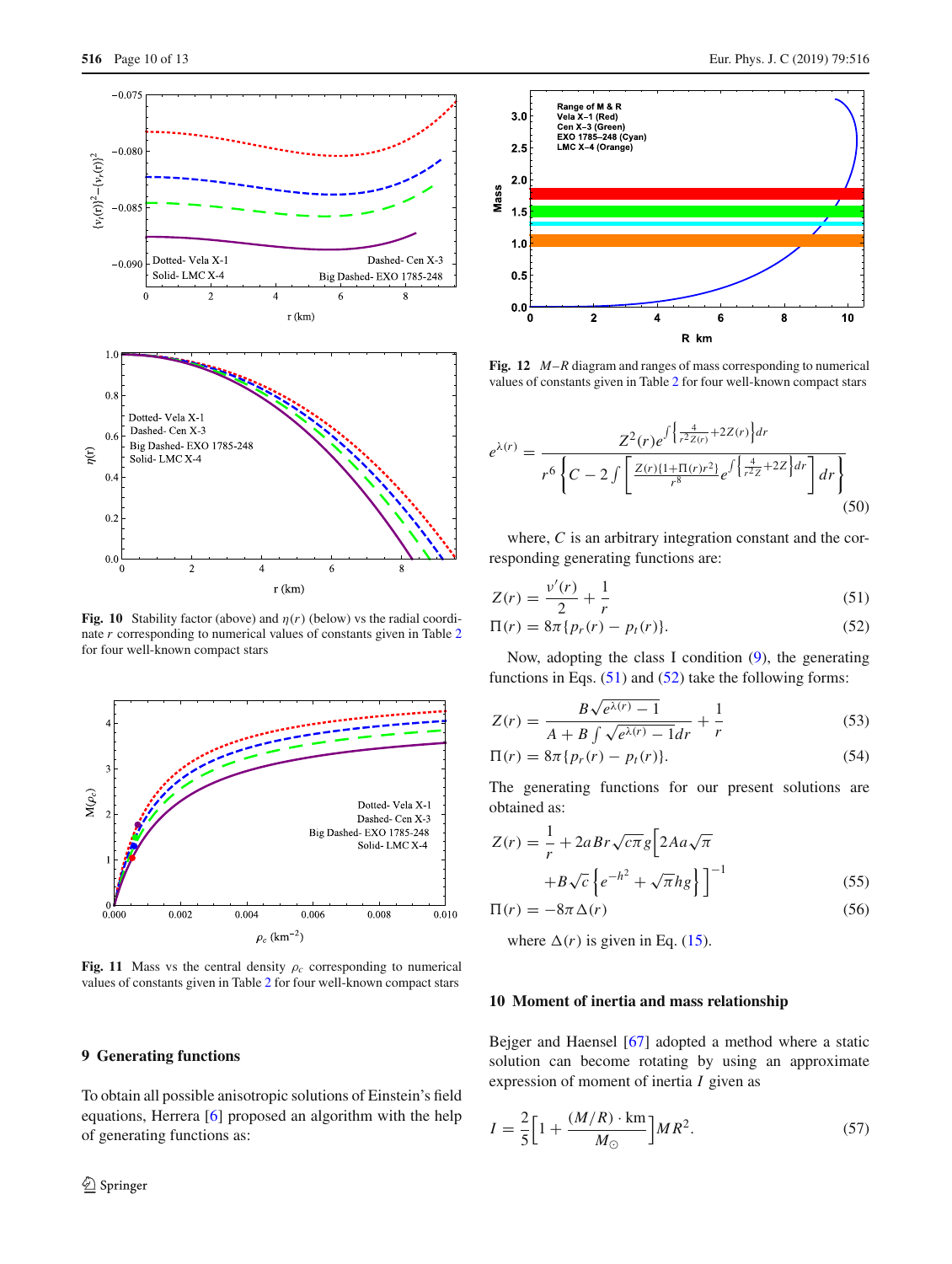<span id="page-10-3"></span>**Table 1** Masses and radii of the four celestial compact stars with their approximate moment of inertia

| <b>Stars</b> | $M/M_{\odot}$<br>Observed | $R$ (km)<br>Observed | Refs. | $M/M_{\odot}$ | $R$ (km) | I (g cm <sup>2</sup> )<br>Approx. |
|--------------|---------------------------|----------------------|-------|---------------|----------|-----------------------------------|
| Vela X-1     | $1.77 \pm 0.08$           | $9.560 \pm 0.08$     | [64]  | 1.77          | 9.56     | $1.543 \times 10^{45}$            |
| $Cen X-3$    | $1.49 \pm 0.08$           | $9.170 \pm 0.13$     | [64]  | 1.49          | 9.17     | $1.221 \times 10^{45}$            |
| LMC $X-4$    | $1.04 \pm 0.09$           | $8.301 \pm 0.2$      | [64]  | 1.04          | 8.30     | $0.707 \times 10^{45}$            |
| EXQ 1785-248 | $1.30 \pm 0.02$           | $8.849 \pm 0.4$      | [65]  | 1.30          | 8.80     | $0.964 \times 10^{45}$            |



<span id="page-10-2"></span>Fig. 13 *I-M* diagram corresponding to numerical values of constants given in Table [2](#page-10-0) for four well-known compact stars

<span id="page-10-0"></span>**Table 2** Numerical values of constants for the four celestial compact stars

| <b>Stars</b> | $a \, (\text{km}^{-2})$ | $c$ (km <sup>-2</sup> ) | A          | B       |
|--------------|-------------------------|-------------------------|------------|---------|
| Vela X-1     | 0.001                   | 0.00836                 | $-0.84901$ | 0.03182 |
| $Cen X-3$    | 0.001                   | 0.00748                 | $-0.68739$ | 0.03108 |
| EXO 1785-248 | 0.001                   | 0.00712                 | $-0.61514$ | 0.03088 |
| $LMC X-4$    | 0.001                   | 0.00642                 | $-0.47473$ | 0.03016 |

Using the above expression we have plotted the trend of *I* w.r.t. mass *M* in Fig. [13.](#page-10-2) From this graph and using the observed ranges of masses in Table [1](#page-10-3) we have predicted the possible approximate moment of inertia (see the last section). It is to be noted that  $I-M$  graph is more sensitive to the equation of state as compared to that of *M*–*R* graph.

## <span id="page-10-1"></span>**11 Result and discussions**

In the present article, we have developed few models for anisotropic compact stars in the framework of *Karmarkar* condition by introducing a completely new metric potential function  $e^{\lambda(r)}$ . To demonstrate the physical acceptance of our proposed models, we have performed varies physical experiments with the help of different physical parameters. For clarity, we have provided the graphical presentations (Figs. [1,](#page-1-2) [2,](#page-2-6) [3,](#page-3-5) [4,](#page-3-6) [5,](#page-4-0) [6,](#page-5-4) [7,](#page-5-1) [8,](#page-7-3) [9,](#page-8-1) [10,](#page-9-2) [11,](#page-9-3) [12](#page-9-5) and [13\)](#page-10-2) for the physical parameters involved in our models by matching our interior solution with the exterior *Sch*w*arzschild* solution for four well-known compact stars. All the features of our model are following:

- *Metric potentials:* The finite and nonsingular metric potential functions are necessary to generate the physical viable models of anisotropic compact stars. In our models,  $e^{\lambda(0)} = 1$  and  $e^{\nu(0)} = \frac{1}{4a^2}$  $\frac{1}{4a^2\pi} \left[ 2Aa\sqrt{\pi} + B\sqrt{c} \left\{ e^{-1} + \right\} \right]$  $\left[\sqrt{\pi}g_0\right]$ <sup>2</sup> = positive constant for nonzero *a*. i.e. the metric potential functions are well-behaved at the centre of the stars. The graphical representations of  $e^{-\lambda(r)}$  and  $e^{\nu(r)}$ indicate that they are finite and regular throughout the radius of stars (see Fig. [1](#page-1-2) (above)) and hence they are suitable to generate the models for anisotropic compact stars.
- *Energy density and pressures:* The energy density  $\rho(r)$ , radial pressure  $p_r(r)$  and transverse pressure  $p_t(r)$ should remain positively finite throughout the interior of fluid spheres. The energy density and radial pressure are maximum at the centre and decreasing in nature towards the surface. Also, the radial pressure should vanish at the surface of fluid sphere. Figures [1](#page-1-2) (below) and [2](#page-2-6) approve that our obtained energy density and pressures (radial and transverse) are good in behavior as they have satisfied all those conditions. To compare with observational data we have calculated the numerical values of central, surface densities and central pressure for different compact stars given in Table [3.](#page-11-0) The central and surface densities both are of order  $10^{14}$  and the central pressure is of order  $10^{34}$ , which are almost same with observational data.
- *Equation of state parameters:* For real matter distribution the equation of state(EoS) parameters  $\omega_r(r) = \frac{p_r(r)}{\rho(r)}$  and  $\omega_t(r) = \frac{p_t(r)}{\rho(r)}$  should lie in  $0 < \omega_r(r)$ ,  $\omega_t(r) < 1$  [\[63](#page-12-50)]. In our present models, both the EoS parameters are within the region  $0 < \omega_r(r)$ ,  $\omega_t(r) < 1$  (see Fig. [4\)](#page-3-6), which is another important testimony of our well-behaved models.
- *Anisotropy:* The anisotropic factor  $\Delta(r) = p_t(r) p_r(r)$ should vanishes at the stellar centre. If  $\Delta(r) > 0$  then the anisotropic force  $F_a(r) = \frac{2\Delta(r)}{r}$  is outward directed i.e. play as a impulsive force, which can support more compact construction. And if  $\Delta(r) < 0$  then the anisotropic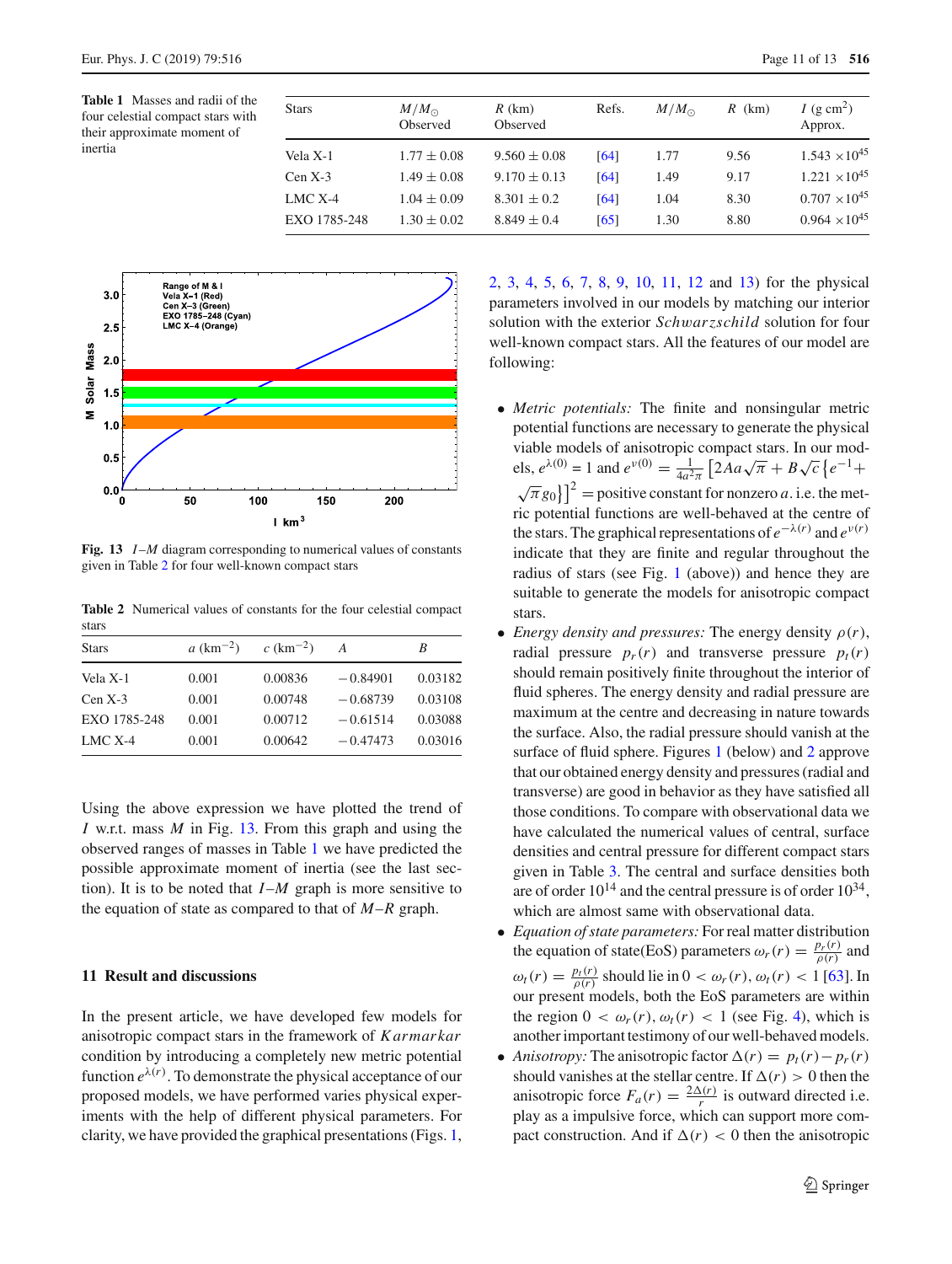<span id="page-11-0"></span>**Table 3** Estimated values of the central and surface densities, cental pressure, surface redshift at the boundary and twice of compactness parameter with buchdahl limit for four celestial compact stars corresponding to the values of constants given in Table [2](#page-10-0)

| <b>Stars</b> | $\rho_c$ (10 <sup>14</sup> )<br>gm/cm <sup>3</sup> | $\rho_s(10^{14})$<br>gm/cm <sup>3</sup> | $p_c(10^{34})$<br>dyne/cm <sup>2</sup> | Z(R)   | 2u <sub>s</sub> | Buchdahl<br>$\lim$ it [66] |
|--------------|----------------------------------------------------|-----------------------------------------|----------------------------------------|--------|-----------------|----------------------------|
| Vela X-1     | 9.5460                                             | 5.1018                                  | 6.1901                                 | 0.2602 | 0.3703          | $< \frac{8}{9}$            |
| Cen X-3      | 8.5432                                             | 5.0550                                  | 4.5353                                 | 0.2171 | 0.3250          | $<\frac{8}{9}$             |
| EXO 1785-248 | 8.1240                                             | 5.1071                                  | 3.7548                                 | 0.1914 | 0.2955          | $< \frac{8}{9}$            |
| LMC X-4      | 7.3335                                             | 5.0386                                  | 2.7293                                 | 0.1552 | 0.2506          | $< \frac{8}{9}$            |

 $F_a(r)$  is inward directed. In our models,  $\Delta(0) = 0$  and positively increasing within the stellar interiors, clear from Fig. [3](#page-3-5) (above) and consequently the anisotropic force is repulsive in nature, assist to construct more compact stars. The similar result is seen in the behavior of  $\eta(r)$ , it indicates the anisotropy as a outward force.

- *Energy conditions:* To illustrate the present models are of physical matter distributions we have plotted the L.H.Ss of all inequalities in Eq. [\(37\)](#page-6-6) and evidently we can see from Fig. [6](#page-5-4) along with Fig. [1](#page-1-2) (below) that our solutions satisfied all the energy conditions.
- *Mass function and compactness parameter:* The profiles of mass function  $m(r)$  and compactness parameter  $u(r)$ are shown in Fig. [5](#page-4-0) for four compact stars. The *m*(*r*) and  $u(r)$  tends to zero when *r* tends to zero and monotonically increasing toward the surfaces. According to Buchdahl[] the mass to radius ration  $\frac{M}{R} < \frac{4}{9}$  or equivalently  $2u_s =$  $2u(R) < \frac{8}{9}$ . We have computed the numerical values  $2u_s$ , provided in Table [3](#page-11-0) and all these values indicate that our solutions satisfied the Buchdahl limit.
- *Equilibrium:* The anisotropic compact stars are in equilibrium under the action of gravitational, hydrostatic and anisotropic forces. The matter distributions represented by our solutions are in equilibrium positions, clear from Fig. [8.](#page-7-3) Here, hydrostatic and anisotropic forces are repulsive and gravitational force is attractive in nature.
- *Stability:*We have analyzed the stability situation with the help of (1) Causality condition, (2) Adiabatic index, (3) Harrison–Zeldovich–Novikov criterion. Figures [9](#page-8-1) and [10](#page-9-2) (above) indicate that the sound velocities (radial  $v_r(r)$ ) and transverse  $v_r(r)$  are positive and less than 1 and the stability factor  $\{v_r(r)\}^2 - \{v_r(t)\}^2$  is negative i.e. our solutions represent physical matter distributions, which are potentially stable. The profiles of adiabatic index (Fig. [3](#page-3-5) (below)) and mass in terms of central density (Fig. [11\)](#page-9-3) are another two evidences for stable configuration represented by our solutions.
- *M*–*RGraph:* The profile of mass-surface radius relationship is shown in Fig. [12.](#page-9-5) It is found that for the ranges of masses given in Table [1](#page-10-3) have the same corresponding radii provided on the same table. These means that our solutions yield the ranges of masses and radii very closed to that the observed values. Therefore, the solutions may represent the chosen compact stars.
- *I* –*MGraph:* Since the M–R graph was in good agreement with the observed masses and radii of the chosen stars, we can estimate the corresponding moment of inertia *I* from the *I*-*M* graph (Fig. [13\)](#page-10-2). For Vela X-1,  $I \approx 1.543 \times$  $10^{45}$  g cm<sup>2</sup>; Cen X-3,  $I \approx 1.221 \times 10^{45}$  g cm<sup>2</sup>; EXO 1785-248, *I* ≈ 0.964 × 10<sup>45</sup> g cm<sup>2</sup> and LMC X-4, *I* ≈  $0.707 \times 10^{45}$  g cm<sup>2</sup>.
- *Surface redshift and gravitational redshift:* The variations of surface redshift and gravitational redshift are shown in Fig. [7.](#page-5-1) From that figure, we can see that surface redshift  $Z_s(r) \rightarrow 0$  as  $r \rightarrow 0$  and thereafter monotonically increasing unto the surfaces of stellar spheres. The gravitational redshift  $Z_g(r)$  has opposite behavior, it is maximum at the centres and decreasing toward the surfaces of the fluid configurations. Moreover,  $Z_s(r)$ and  $Z_g(r)$  are coincided at the surfaces  $r = R$ , i.e.  $Z(R) = Z_s(R) = Z_g(R)$ . Further, we have calculated the numerical values of surface redshift  $Z_s(r)$  at the boundaries of the celestial stars i.e. the maximum values, given in Table [3](#page-11-0) and all these maximum values of  $Z_s(r)$  are within the range suggested by Ivanov [\[68\]](#page-12-52).

Finally, with respect to all obtained significant results, we can conclude that our models are physically acceptable to describe celestial anisotropic compact stars.

**Acknowledgements** Farook Rahaman would like to thank the authorities of the Inter-University Centre for Astronomy and Astrophysics, Pune, India for providing research facilities. Nayan Sarkar and Susmita Sarkar are grateful to CSIR (Grant no.: 09/096(0863)/2016-EMR-I.) and UGC (Grant no.: 1162/(sc)(CSIR-UGC NET , DEC 2016)), Govt. of India, for financial support, respectively.

**Data Availability Statement** This manuscript has no associated data or the data will not be deposited. [Authors' comment: We have not used any data in this paper. The graphs content in the article was generated analytically using Mathematica.]

**Open Access** This article is distributed under the terms of the Creative Commons Attribution 4.0 International License [\(http://creativecomm](http://creativecommons.org/licenses/by/4.0/) [ons.org/licenses/by/4.0/\)](http://creativecommons.org/licenses/by/4.0/), which permits unrestricted use, distribution, and reproduction in any medium, provided you give appropriate credit to the original author(s) and the source, provide a link to the Creative Commons license, and indicate if changes were made. Funded by SCOAP<sup>3</sup>.